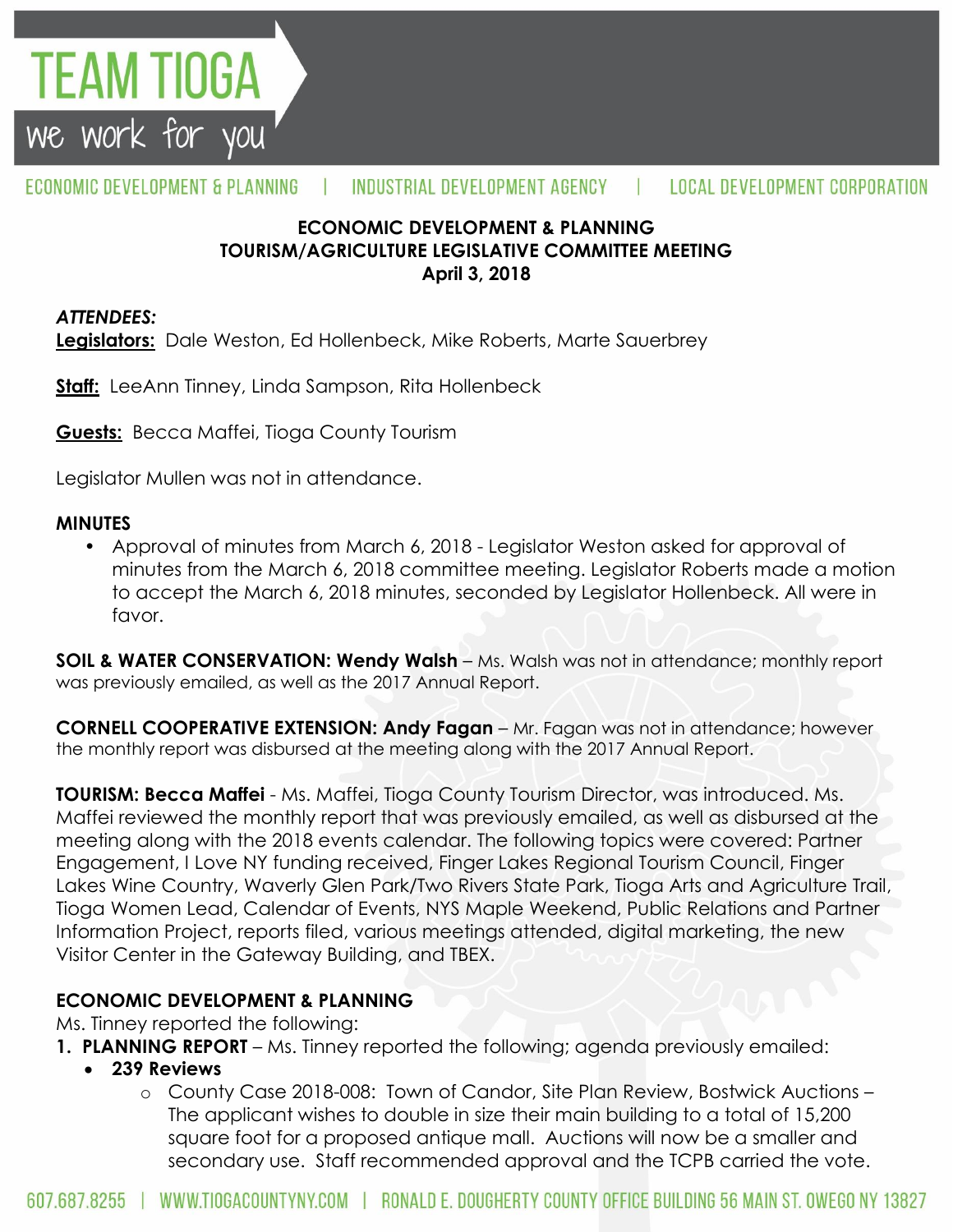- o County Case 2018-009: Town of Candor, Site Plan Review, Judge pole barn reclassification – Application wishes to use the existing pole barn on his property for periodic storage of commercial vehicles, instead of regular domestic materials storage. The County Planning Board turned this case back to the town without recommendation due to lack of intermunicipal or countywide impacts.
- **Municipal Plans/Projects**  Ms. Jardine continues to provide assistance with the following:
	- o Town of Nichols Assisting with the local approvals process for two proposed local laws; solar and site plan review regulations that will be incorporated in the existing town zoning code.
	- o Town of Candor Facilitating securing funding for the community pavilion, as well as for a potential community walking and fitness trail to be developed around the perimeter of the town property. The town's Code Enforcement Officer is now forming a project committee that was appointed by the Candor Town Board.
- **Other** Ms. Jardine continues to contribute on the following projects:
	- o Working with the Tourism Office to plan Tioga County excursions and other arrangements for travel bloggers attending the Finger Lakes Wine Country hosted TBEX 2018 Conference in September.
	- o Hazard Mitigation Plan Update Tetratech held the Kick Off meeting with municipal officials. There are several worksheets of "homework" that need to be completed by the beginning of April.
	- o Succession Planning Held and participated the second I4A training session; Supervision, Performance Evaluations and Hiring Process. This is session was very well received by the students.
	- o Agricultural Program Assistant The eight-year anniversaries of both of the Spencer (Towns of Spencer, Barton, Tioga and Candor) and the Owego/Nichols Agricultural Districts expire in December of this year and January of 2019 respectively. Because these Districts include six out of nine of our towns and are all large in land areas, added assistance is needed for a period of one calendar year to accomplish the full eight-year reviews. For these past eight year reviews conducted in 2012 and 2013, an Agricultural Program Assistant part-time, temporary position was created and hired for the calendar year of 2013. This arrangement was successful and beneficial, so EDP is requesting that this position be included in Planning's 2019 Personal Services budget at an amount not to exceed \$20,000.

Following the discussion of hiring the Ag Program Assistant, the subject of the Ag Economic Development part-time position came up. Ms. Tinney mentioned that if the part-time position were to change to a full time position, it's possible the temporary Ag Program Assistant position may not be necessary. Ms. Tinney went on to say that it has been a challenge finding someone with the necessary requirements that will accept part-time only. The last applicant we offered the position to declined to take full time employment elsewhere. Ms. Tinney will be looking at other options to bring back to this committee next month.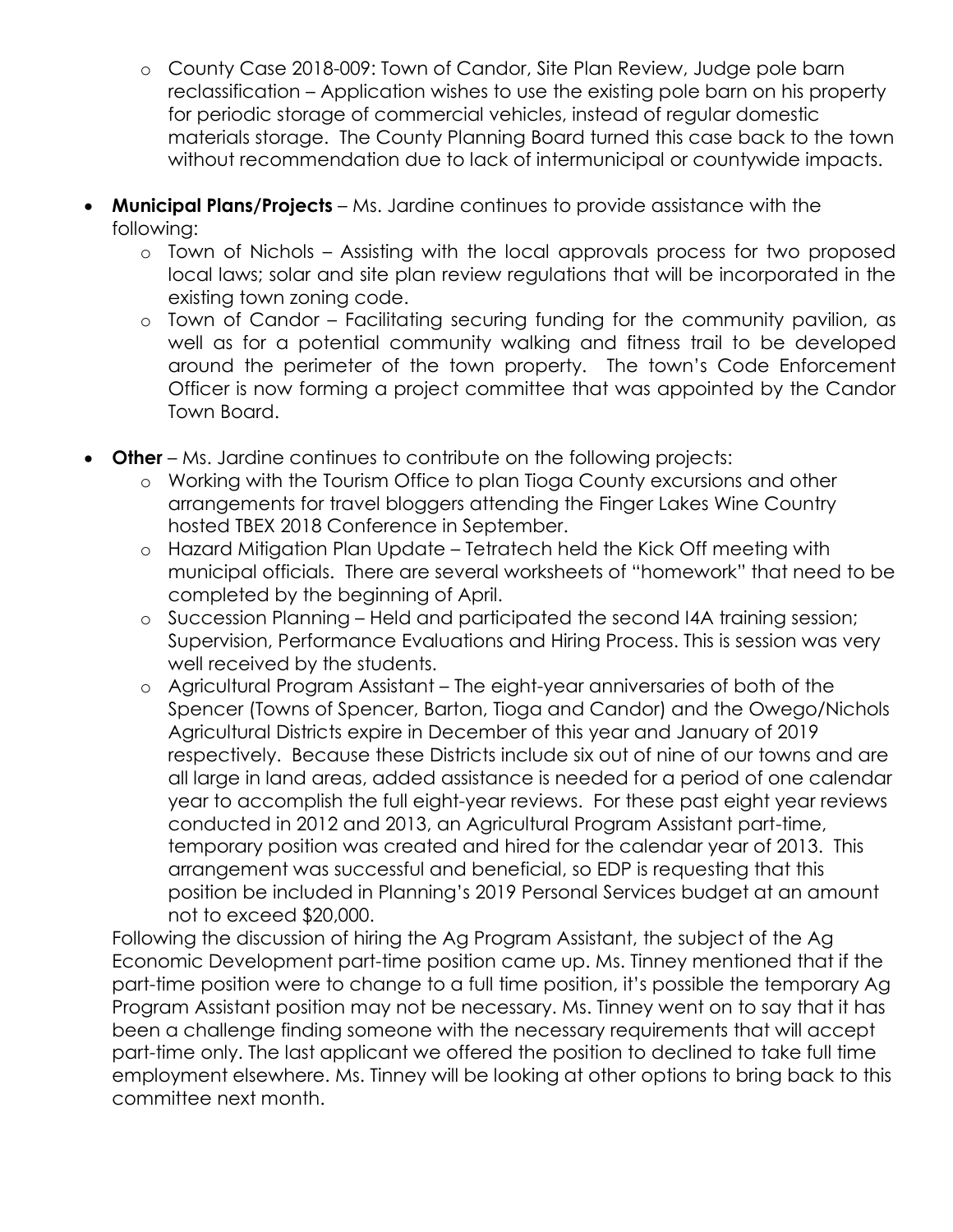#### **2. ECONOMIC DEVELOPMENT REPORT** – Ms. Tinney reported the following; agenda previously emailed:

- **Outreach**  The following companies were visited or meetings were attended:
	- o Leadership Tioga Have had 3 classes; next one coming up next week. 19 participants, classes going well.
	- o Town of Nichols Meeting regularly; potential development available.
	- o REAP Revising REAP is in progress. First impact of improvement is that REAP agreed to act for the applicant for USDA funds for the next level of the housing study.
	- o STREDC Continue to meet for loan applications; The Yoder farm just closed on a \$100,000.00 STREDC loan on the 28th.
	- o Regional Council Met with the following committees and workgroups:
		- > Executive Committee
		- > Advanced Manufacturing Work Group
		- ▶ Workforce Development Work Group

Empire State Development is planning a Regional Council Workgroup Retreat at Tioga Downs on May15th, bringing all the workgroups together.

- o Town of Owego/DOT meeting Met to prepare for improvements that are going to be made to the Hiawatha Bridge Area in 2019.
- o Quality Inn visit Met with the owner about the possibility of changing his business model.
- o Sanmina visit Met with an interested party at Sanmina; toured the facility. Hopeful for a project in the future.
- o Owego Apalachin School Tour of their STEAM Academy; Science, Technology, Engineering, Agriculture/Arts and Math program. Great tour, opportunities to keep young people here with continuing education or going into a trade and entering the workforce.
- o Upstate Shredding property Last month discussed that Mr. Weitsman was interested in purchasing a surrounding property on Corporate Drive. Ms. Tinney reported that there is another interested party coming to look at the same property.

# **Project Updates**

- o Gateway Construction continues.
- o Parkview Construction has started.
- o Owego Freehold Engineering of site fill commencing; the Village has identified an area that is appropriate to pull the fill from. Larson Design Group will move forward with the next steps; a survey on the area where they a pulling the gravel from, as well as the adjoining properties.
- o Owego Gardens 2 Approval process commencing; a meeting scheduled next week, April 10<sup>th</sup>, with Home Leasing and the Village of Owego (new Mayor) to discuss the positioning of the building, the best option for the water system, road, sewer, etc.
- o Project Steel Tioga County is back on the running for this project.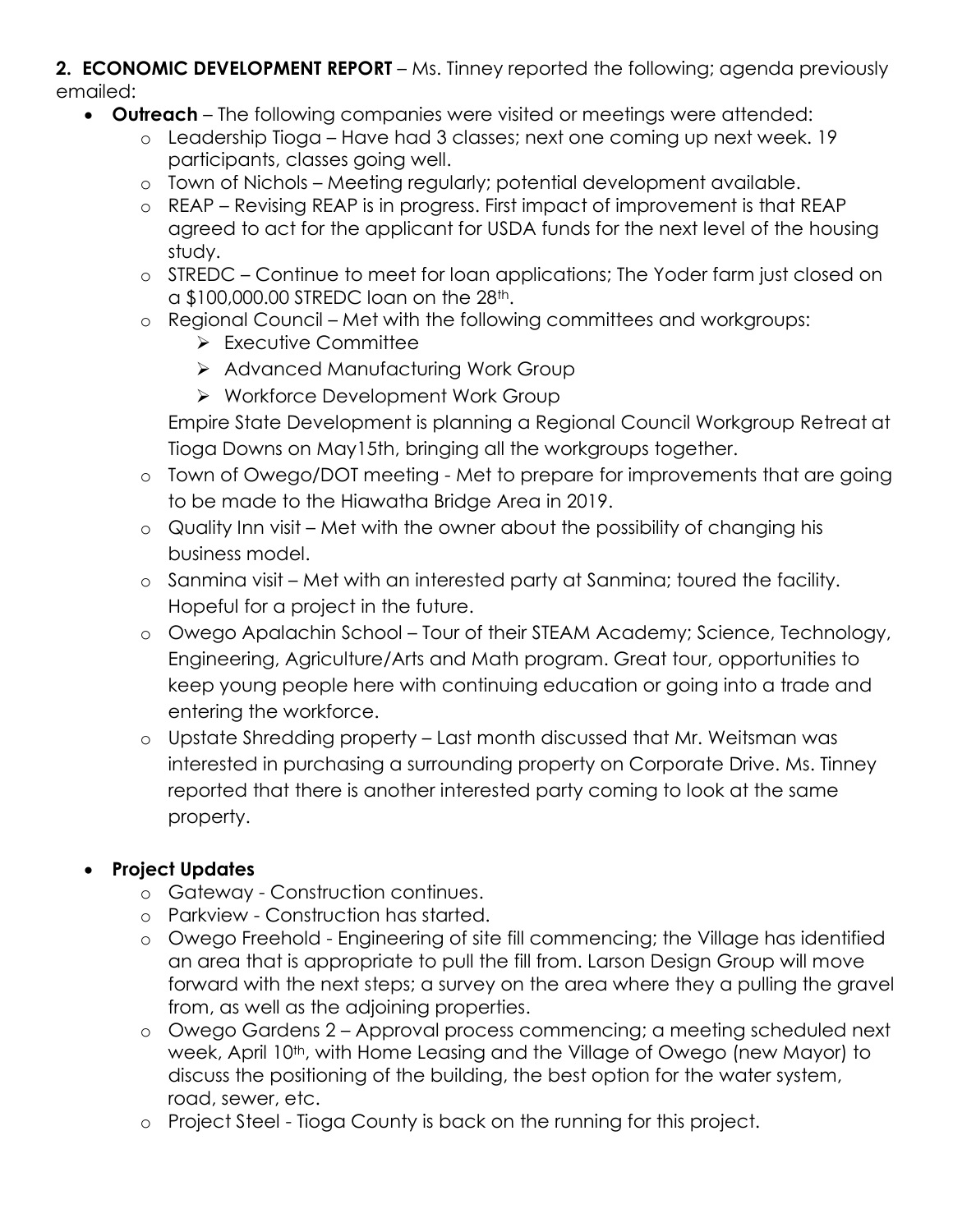- o Village of Owego NY Main Street CFA 2018 application to be made by Ms. Saraceno on behalf of the Village of Owego for the North Ave. area. A resolution for support of this application is before this committee today.
- o Restore NY Awards Announced
	- Village of Owego Awarded \$875,000; application submitted by Ms. Woodburn.
	- $\triangleright$  Village of Waverly Awarded \$1,000,000; application submitted by Ms. Saraceno.

## **State Leads**

o Project Fyto – Submitted information; haven't heard anything yet.

## **Ag Economic Development**

- o Ag Advisory Committee (W. Walsh, A. Fagan, E. Jardine, L. Tinney) Continue to meet regarding Ag.
- o Ag Ec Dev Specialist Job offer made, applicant declined; discussed earlier in the meeting.
- o Amish Farm visits Visited three of the farms; enjoyed the visit.
- o 2019 Ag Planning Assistant Discussed earlier in the meeting.

## **Other**

- o Housing Study
	- $\triangleright$  Presentation was made to partners on March 7<sup>th</sup>.
	- Presentation to municipalities scheduled for April 11<sup>th</sup> at 8:00 p.m.; after the Shared Services meeting.

# o Workforce Development

- WIB meeting Sara Liu, Director of Broome-Tioga Workforce, is doing a great job of including Tioga County.
- AACT Program A Workforce Development Program that involves partnering with local businesses. Four businesses are interested at present. Meeting with individual employers next week; SUNY Broome and Owego Apalachin School representatives were in attendance.
- $\triangleright$  Job Fairs Two recent job fairs; two locations:
	- $\Diamond$  Treadway
	- Owego Apalachin School
- Information was sent in the committee packet; great turn out at both.
- o Tioga County Succession Planning Team Have had two sessions. The next class July 18<sup>th</sup>. Excellent feedback so far.
- o Opportunity Zone A federal program that is not clearly defined yet, just that there will be incentives for developers in distressed areas. The Regional Council met and two areas were recommended: Village and Town of Spencer, the Village and Town of Nichols/Tioga.